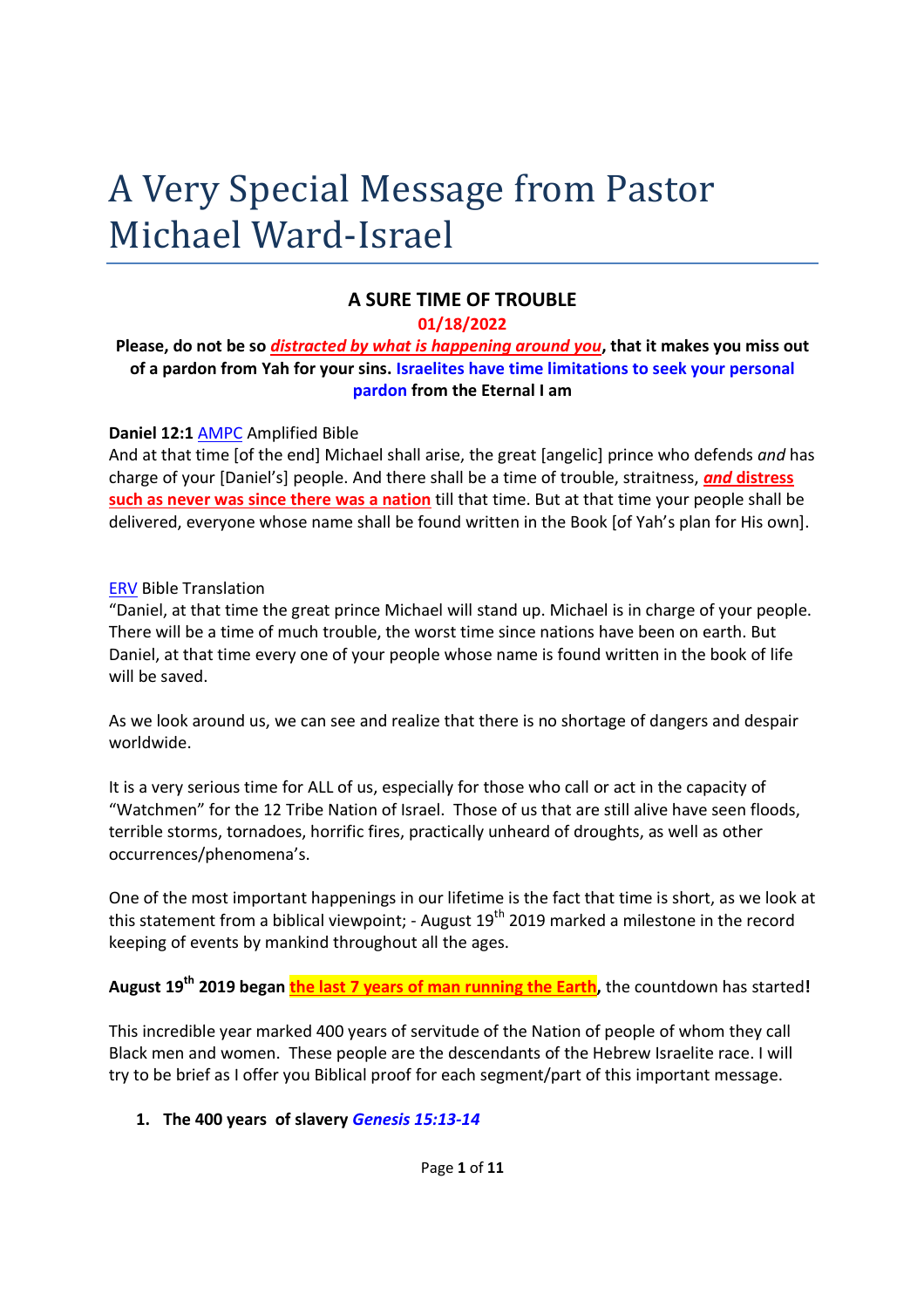$13$  And he said unto Abram, Know of a surety that your seed shall be a stranger in a land that is not theirs, and shall serve them; and they shall afflict them **four hundred years**; <sup>14</sup> And also that nation, whom they shall serve, **will I judge/punish**: and afterward shall they come out with great substance.

The Prophet Daniel **was told by** the Angel Gabriel, (*Daniel 9:21*) that an additional **70 times 7 weeks**, would be given as additional jail-time or punishment for the Israelites; this was in addition to the upcoming completion of the 70 years spent in the Babylonian captivity prophesied in *Jeremiah* (See below)

**\*\*\*** Note that the 70 x 7 years (490 years) would be served in other nations, but no more years of servitude would be spent in Ancient Babylon.

#### Jeremiah 25:11 Living Bible Translation

This entire land shall become a desolate wasteland; the entire world will be shocked at the disaster that befalls you. Israel and her neighboring lands shall serve the king of Babylon for **seventy years**

Jeremiah 29:10 in the Living Bible & Ezra 1<sup>st</sup> chapter Amplified Bible, Classic Edition

The truth is this: You will be in Babylon for **seventy years**. But then I will come and do for you all the good things I have promised and bring you home again.

[This particular coming home or 2<sup>nd</sup> Exodus would be only for the people who had completely turned back to Yah [*With all their hearts and souls*] this statement is evidenced when **SOME** of the Israelites returned -to Jerusalem to rebuild Solomon's Temple when Cyrus King of Persia allowed them to go back. **Many Israelites chose to stay in Persia** and helped to fund the expedition of the returning Israelites in rebuilding the temple.

#### Ezra 1 Amplified Bible, Classic Edition

Now in the first year of  $[<sup>a</sup>]$ Cyrus king of Persia [almost seventy years after the first Israelites captives were taken to Babylon], that the word of Yah of Hosts by the mouth of Jeremiah might begin to be accomplished, Yah of Hosts stirred up the spirit of Cyrus king of Persia so that he made a proclamation throughout all his kingdom and put it also in writing:

 $2$ <sup>2</sup> This says Cyrus king of Persia: Yah of Hosts, the God of heaven, has given me all the kingdoms of the earth, and He has charged me to build Him a house at Jerusalem in Judah. <sup>3</sup> Whoever is among you of all His people, may his God be with him, and let him go up to Jerusalem in Judah and *re*build the house of Yah of Hosts, the God of Israel, in Jerusalem; He is God.

<sup>4</sup> And in any place where a survivor [of the Babylonian captivity of the Israelites] sojourns, (Live temporarily) let the men of that place assist him with silver and gold, with goods and beasts, besides freewill offerings for the house of God in Jerusalem.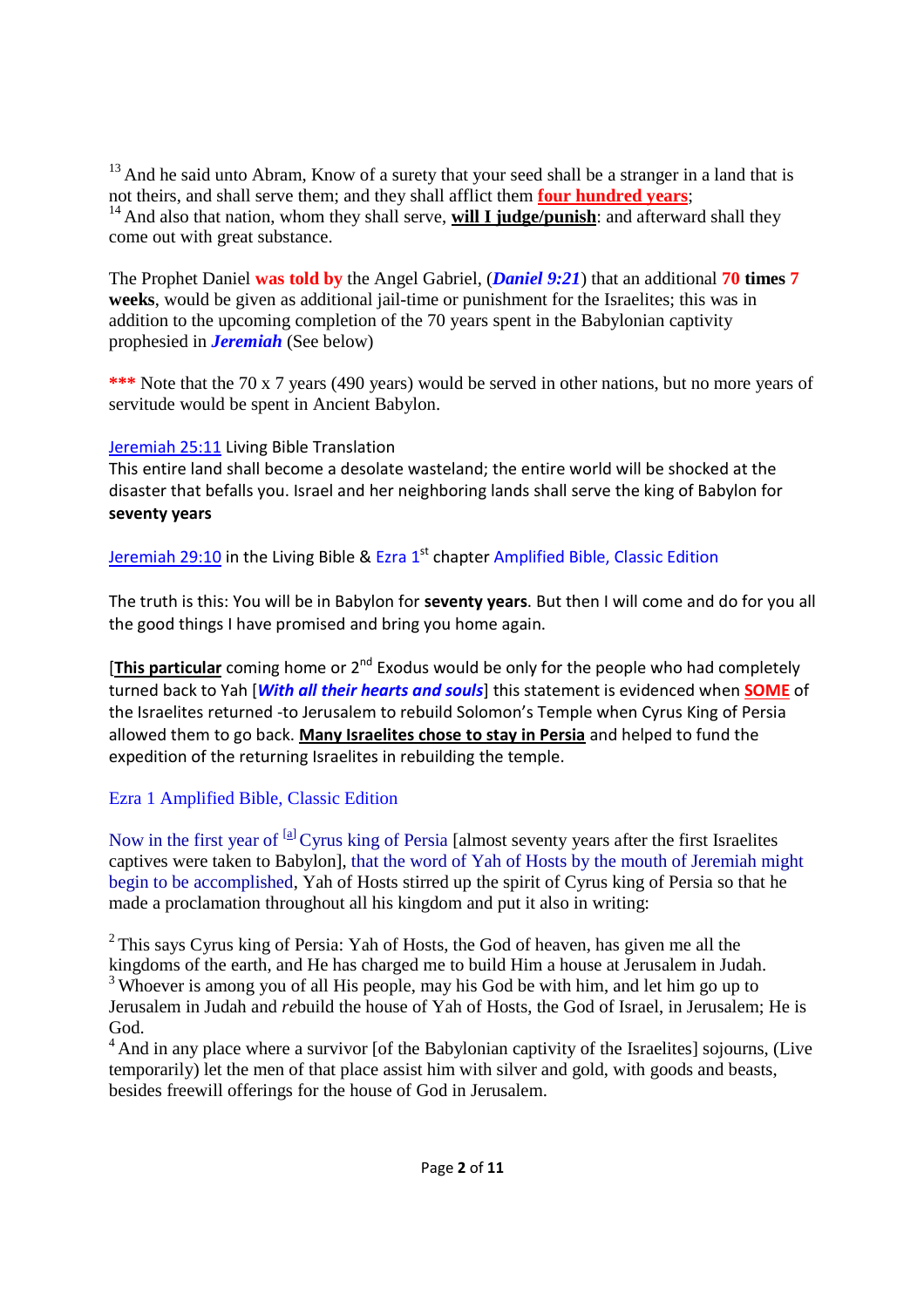<sup>5</sup> Then rose up the heads of the fathers' houses of Judah and Benjamin, and the priests and Levites, with all those whose spirits Yah had stirred up, to go up to *re*build the house of Yah of Hosts in Jerusalem.

<sup>6</sup> And all those who were around them aided them with vessels of silver, with gold, goods, beasts, and precious things, besides all that was willingly *and* freely offered.

 $<sup>7</sup>$  Also Cyrus the king brought out the vessels of the house of Yah of Hosts, which</sup> Nebuchadnezzar had brought from Jerusalem [when he took that city] and had put in the house of his gods.

<sup>8</sup> These Cyrus king of Persia directed Mithredath the treasurer to bring forth and count out to Sheshbazzar [who is Zerubbabel, recognized as the legitimate heir to the throne of David] the prince of Judah.

<sup>9</sup> And they numbered: 30 basins of gold; 1,000 basins of silver; 29 sacrificial dishes;

 $10$  Of gold bowls, 30; another sort of silver bowl, 410; and other vessels, 1,000.

<sup>11</sup> All the vessels of gold and of silver **were 5,400**. All these Sheshbazzar [the governor] brought with the people of the captivity from Babylon to Jerusalem. [*About 7800 temple articles are estimated by other scholars*]

# *Footnotes*

1. Ezra 1:1 Cyrus, a heathen ruler of a heathen empire (Persia), was "twice named [before his birth] in the book of Isaiah as anointed of God and predestined to conquer kings and fortified places and to set the *Hebrews* free from captivity (Isa. 44:28; 45:1-14).

Daniel... records that during the night that followed a great feast, Belshazzar, the king of the Chaldeans, was slain, and Darius the Mede received the kingdom (Dan. 5:30, 31). Darius was the predecessor of Cyrus, or his regent, in Babylonia (Dan. 6:28)" (John D. Davis, *A Dictionary of the Bible*). Yah gave Cyrus the resolution and the desire to execute His intention.

That Yahweh at this time chose a heathen as His instrument was in accordance with the new position that the empires of the world were henceforth to assume toward the kingdom of *Yah/God* (J.P. Lange, *A Commentary*).

\*\*\* Please Note... It should be very clear that some of the Israelites' remained in Persia; they were not ready to completely return to Yah or Jerusalem! \*\*\*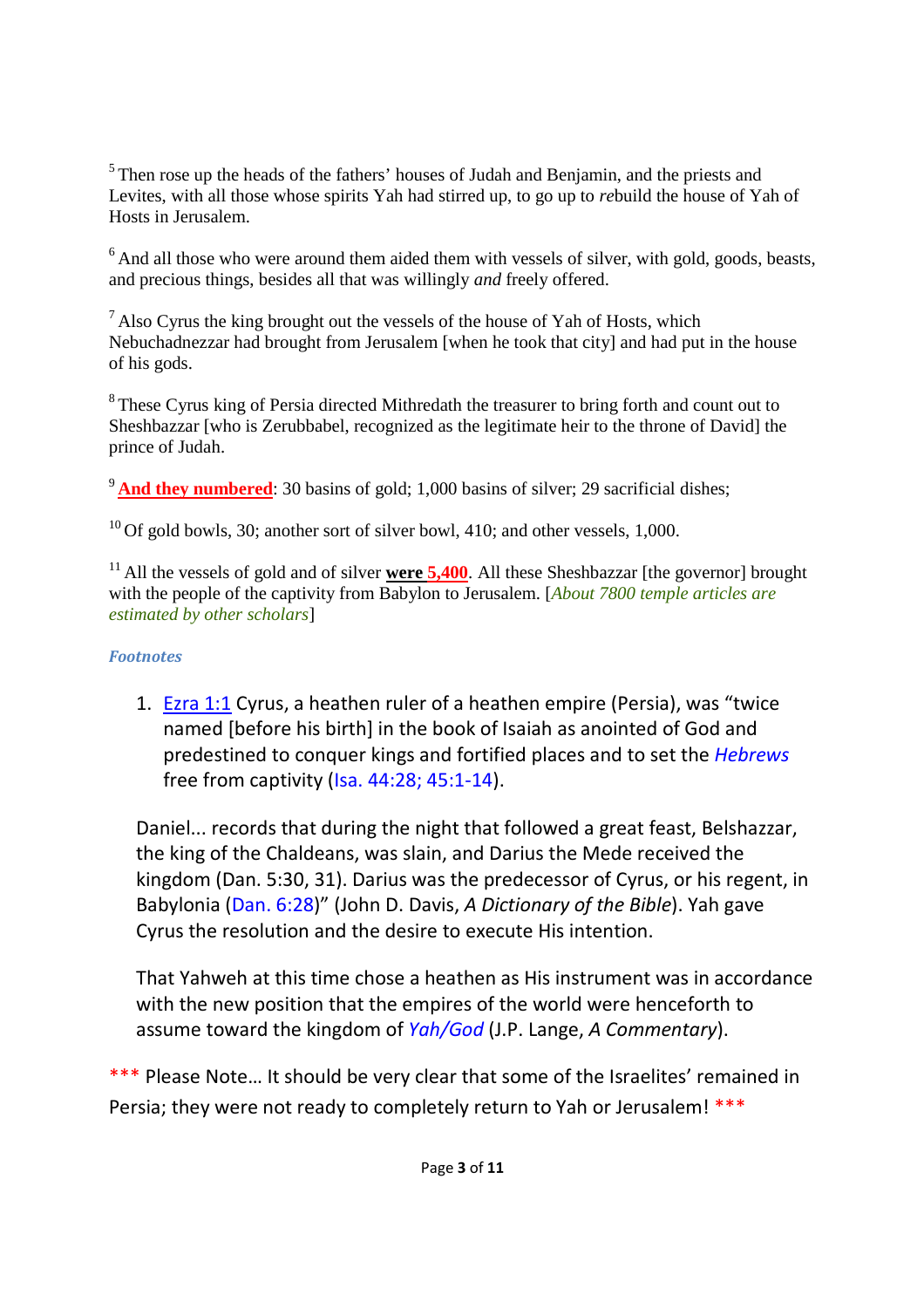**Think about it, right now,** do you think some of our people would refuse to return by dropping their sins against Yahweh our God **in our day and time**, and would rather keep doing the practices of idolatry practiced here in America and the world?

If your answer is even remotely YES, then the following should seriously be taken to heart!

*August 19, 2021* began a seven (7) year countdown. It is identified or known as the 69th week of Daniel's **70 sets of seven;** this means if you multiply 70 times 7 (Understanding) 7 days in a week, you would have 490 days. Now if you take into account when Yahweh told the Prophet Ezekiel to lay on the right and left side of his body as an example to His people *(The Israelites)* of what was yet to come, we might just learn something about the 70 sets of 7 prophesied in the Book of Daniel **Each day of the week was symbolic of a year**, see below**↓**

# **Ezekiel 4 Amplified Bible, Classic Edition**

# **The Symbolic Symbols that indicated Time**

<sup>1</sup>And you, son of man, take a tile and lay it before you, and make upon it a drawing of a city, even Jerusalem.

<sup>2</sup> And put siege works against it, build a siege wall against it, and cast up a mound against it; set camps also against it and set battering rams against it round about.

 $3$  Moreover, take a plate of iron and place it for an iron wall between you and the city; and set your face toward it and it shall be besieged, and you shall press the siege against it. **This is a sign to the house of Israel**.

<sup>4</sup> Then [bound as you are] lie upon your left [and north] side to **bear symbolically** the **iniquity of the house of the ten tribes of Israel** upon that side. According to the number of days that you shall lie upon it you shall bear their iniquity.

\*\*\*5 **For I have laid upon you the years of their iniquity**, according to the number of the days, **390 days** [*representing 390 years*]; so you shall bear the iniquity of the house of Israel.

<sup>6</sup>*And when you have fulfilled the days for Israel*, **lie again**, but on your right [and south] side, and you shall bear the iniquity of the house of Judah **forty** (40) days.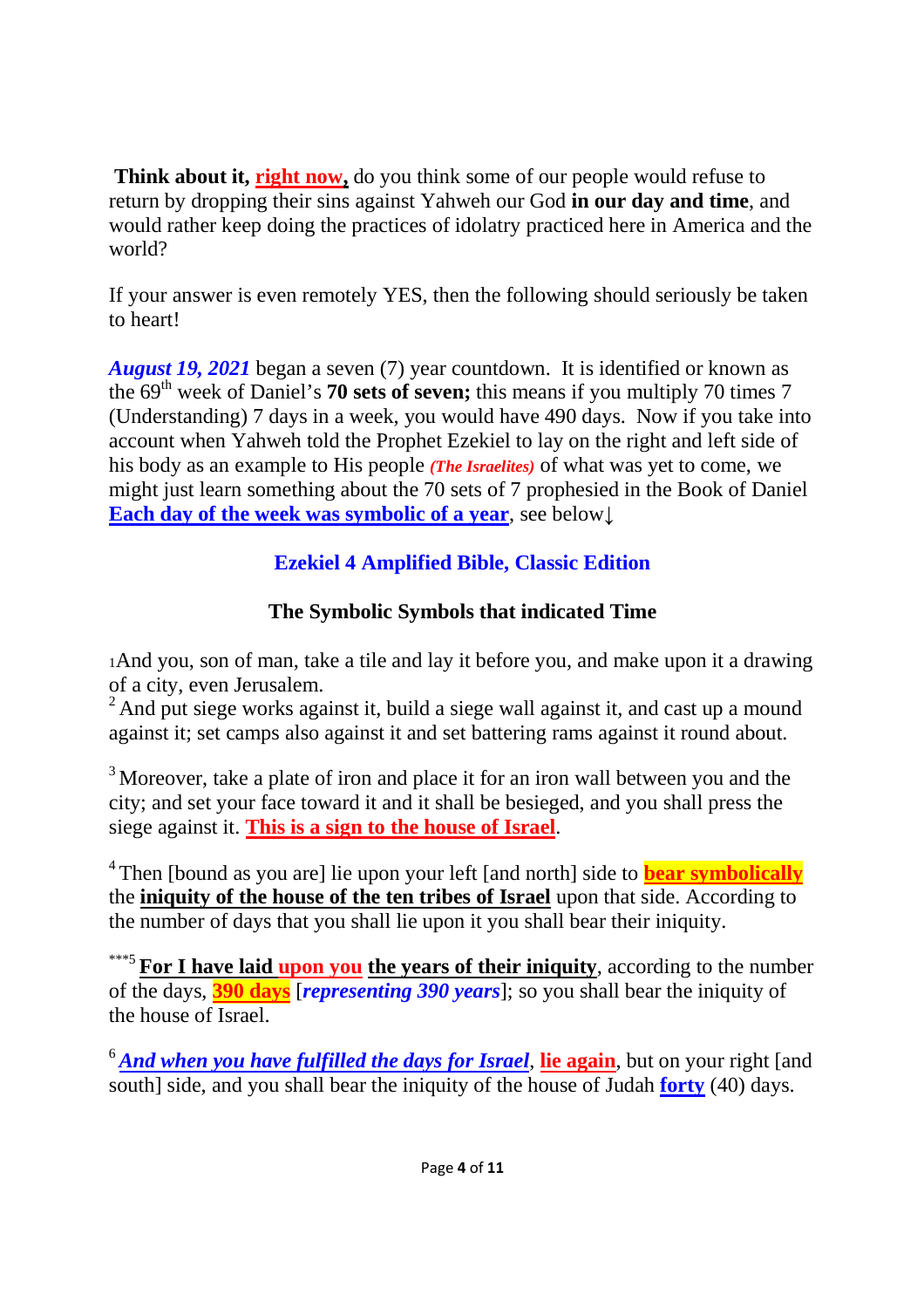**I have appointed you one day for each year**. It would be 430 years later when our Forefathers would be freed from Egypt. After all, they didn't go to Egypt as slaves; they went to Egypt because of the world wide drought of water, and because of a famine.

As recorded in the Book of *Daniel 9th* Chapter the 70 sets of 7 days was to be multiplied in years; so 70 times a 7 day week, each day for a year = 490 years.

# **The Book of Daniel makes mention of certain weeks within the 490 year period. This is when certain events would happen; they are as follows:**

**An asterisk \* means you must know when to apply** *Ezekiel 4:6* **whether in days or years**

- **1. 62 weeks = 432 years or days\* Daniel 9:25-26**
- **2. 69 weeks = 483 years or days\* Daniel 9:25 (49+434 = 483 years or completion of week 69 of the 70 weeks ) 400 years expired in** *August 16, 2019* **this is why this year is used**
- **3. The difference from the 69th to the 70th week is 1 week or 7 days; assign a year for each day (Ezekiel 4:6) representing the final 7 years**
- **4.** 490 days written in *Ezekiel 4***th** chapter also represents **7 years** before Yahweh returns to the Earth; *a Possible calculation* would be August 19 $^{\text{th}}$  2019  $\rightarrow$  thru August 19 $^{\text{th}}$  2026
- 5. Giving another example of how Yahweh uses objects in scriptures to express time can be seen when Pharaoh of Egypt had a dream from Yahweh that which would be used as a warning.

Yahweh used cows and grain stalks to represent two 7 year periods of time.

A warning of a severe drought and famine concerning food!

# **This can be found in** *Genesis 41st Chapter Living Bible Translation***:**

One night two years later, Pharaoh dreamed that he was standing on the bank of the Nile River, <sup>2</sup> when suddenly, seven sleek, fat cows came up out of the river and began grazing in the grass. <sup>3</sup> Then seven other cows came up from the river, but they were very skinny and all their ribs stood out. They went over and stood beside the fat cows. <sup>4</sup> Then the skinny cows ate the fat ones! At which point, Pharaoh woke up!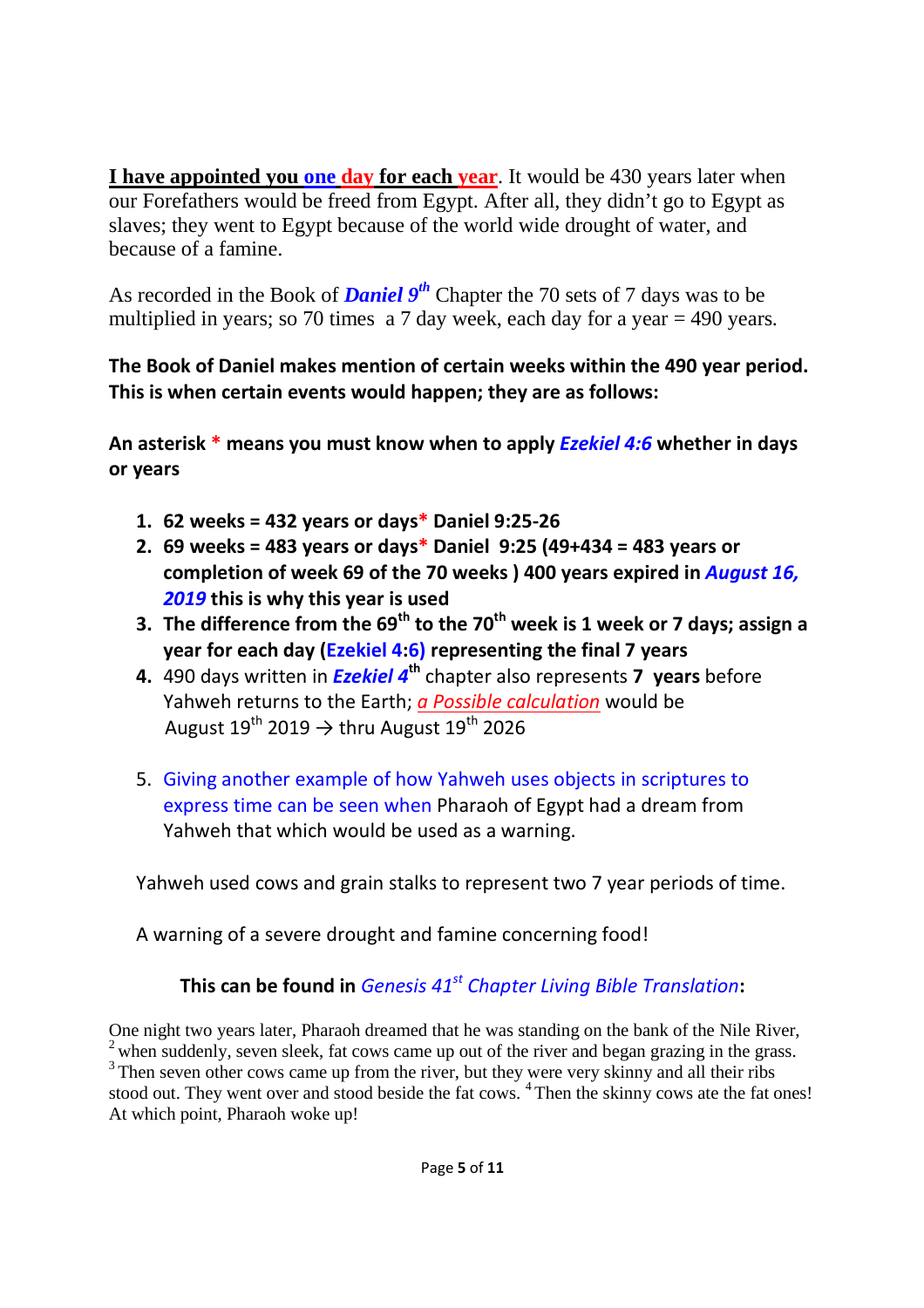<sup>5</sup> Soon he fell asleep again and had a second dream. This time he saw seven heads of grain on one stalk, with every kernel well formed and plump. <sup>6</sup> Then, suddenly, seven more heads appeared on the stalk, but these were shriveled and withered by the east wind. <sup>7</sup> And these thin heads swallowed up the seven plump, well-formed heads! Then Pharaoh woke up again and realized it was all a dream.

<sup>8</sup> Next morning, as he thought about it, he became very concerned as to what the dreams might mean; he called for all the magicians and sages of Egypt and told them about it, but not one of them could suggest what his dreams meant.  $\frac{9}{9}$  Then the king's wine taster spoke up. "Today I remember my sin!" he said.

<sup>10</sup> "Some time ago when you were angry with a couple of us and put me and the chief baker in jail in the castle of the captain of the guard,  $11$  the chief baker and I each had a dream one night.  $12$ <sup>12</sup> We told the dreams to a young Hebrew fellow there who was a slave of the captain of the guard, and he told us what our dreams meant.<sup>1</sup>

<sup>3</sup> And everything happened just as he said: I was restored to my position of wine taster, and the chief baker was executed, and impaled on a pole."

 $14$  Pharaoh sent at once for Joseph. He was brought hastily from the dungeon, and after a quick shave and change of clothes, came in before Pharaoh.

<sup>15</sup> "I had a dream last night," Pharaoh told him, "and none of these men can tell me what it means. But I have heard that you can interpret dreams, and that is why I have called for you."

<sup>16</sup> "I can't do it by myself," Joseph replied, "but Yah will tell you what it means!"

 $17$  So Pharaoh told him the dream. "I was standing upon the bank of the Nile River," he said, <sup>18</sup> "when suddenly, *seven fat, healthy-looking cows* came up out of the river and began grazing along the riverbank.

<sup>19</sup> But then *seven other cows* came up from the river, very skinny and bony—in fact, I've never seen such poor-looking specimens in all the land of Egypt.<sup>20</sup> And these skinny cattle ate up the seven fat ones that had come out first, <sup>21</sup> and afterwards they were still as skinny as before! Then I woke up.

<sup>22</sup> "A little later I had another dream. **This time** there *were seven heads of grain on one stalk*, and all *seven heads were plump and full*. <sup>23</sup> Then, out of the same stalk, *came seven* withered, thin heads. <sup>24</sup> And the thin heads swallowed up the fat ones! I told all this to my magicians, **but not one of them could tell me the meaning**."

<sup>25</sup> "Both dreams mean the same thing," Joseph told Pharaoh. "Yah was telling you what he is going to do here in the land of Egypt. <sup>26</sup> The *seven* fat cows (and also the *seven* fat, well-formed heads of grain) mean **that there are seven years of prosperity ahead**. <sup>27</sup> The *seven skinny cows* (and also the *seven* thin and withered heads of grain) **indicate that there will be seven years of famine** following the seven years of prosperity.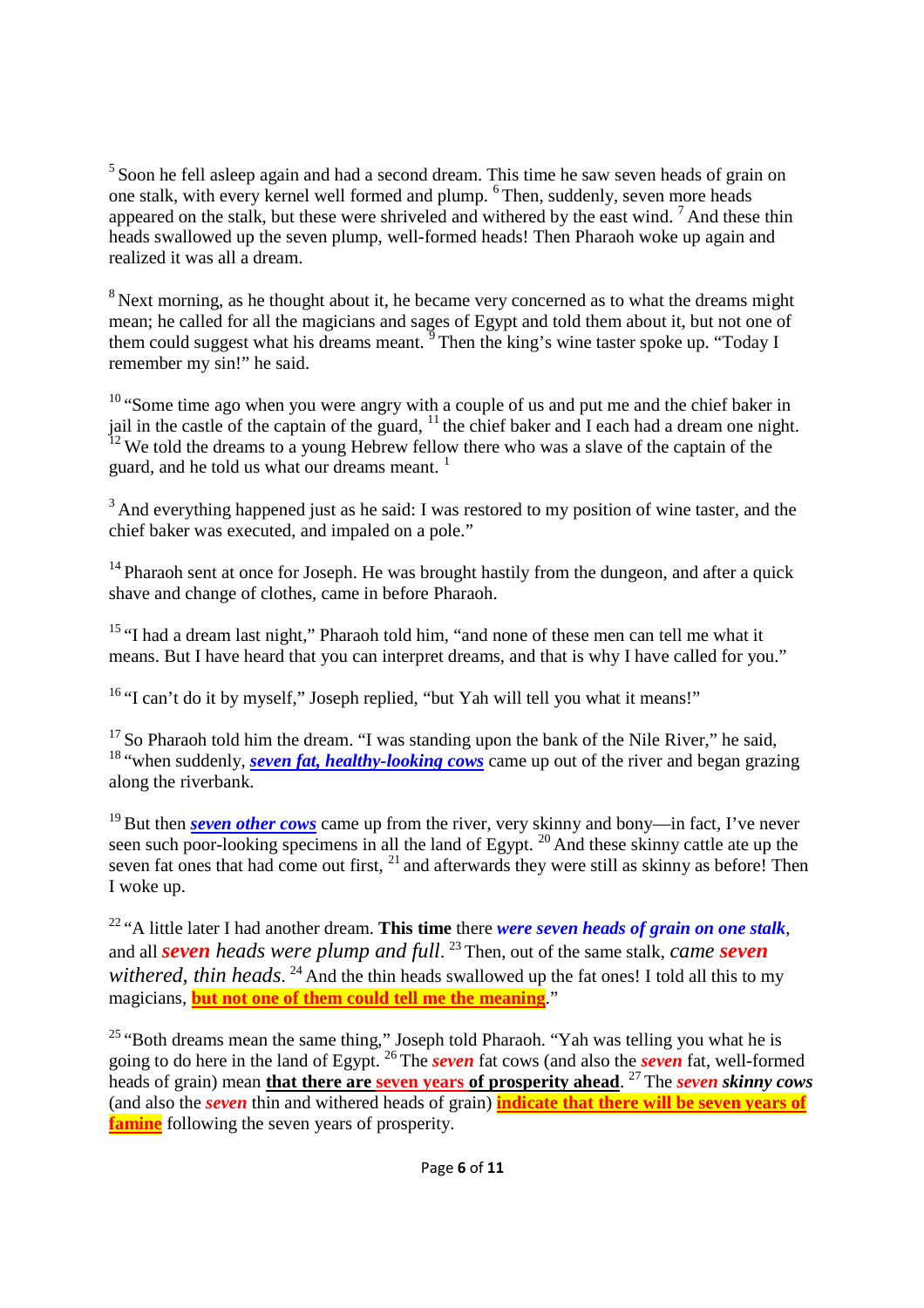<sup>28</sup> "So Yah has showed you what he is about to do: <sup>29</sup> The *next seven years will be a period of great prosperity* throughout all the land of Egypt; <sup>30</sup> *but afterwards* there will be *seven years of famine* so great that all the prosperity will be forgotten and wiped out; famine will consume the land.

<sup>31</sup> **The famine will be so terrible** that even the memory of the good years will be erased. <sup>32</sup> The double dream gives double impact, showing that what I have told you is certainly going to happen, for Yah has decreed it, and it is going to happen soon.

 $33$  My suggestion is that you find the wisest man in Egypt and put him in charge of administering a nationwide farm program.  $34-35$  Let Pharaoh divide Egypt into five administrative districts, [a] and let the officials of these districts gather into the royal storehouses all the excess crops of the next seven years, <sup>36</sup> so that there will be enough to eat when the seven years of famine come. Otherwise, disaster will surely strike."

 $37$  Joseph's suggestions were well received by Pharaoh and his assistants.  $38$  As they discussed who should be appointed for the job, Pharaoh said, "Who could do it better than Joseph? *For he is a man who is obviously filled with the Spirit of God.*"<sup>39</sup> Turning to Joseph, Pharaoh said to him, "Since Yah has revealed the meaning of the dreams to you, you are the wisest man in the country!  $^{40}$  I am hereby appointing you to be in charge of this entire project. What you say goes, throughout all the land of Egypt. I alone will outrank you."

41-42**Then Pharaoh placed his own signet ring on Joseph's finger as a token of his authority**, and dressed him in beautiful clothing and placed the royal gold chain about his neck and declared, "See, I have placed you in charge of all the land of Egypt."

<sup>43</sup> Pharaoh also gave Joseph the chariot of his second-in-command, and wherever he went the shout arose, "Kneel down!" <sup>44</sup> And Pharaoh declared to Joseph, "I, the king of Egypt, swear that you shall have complete charge over all the land of Egypt."

<sup>45</sup> Pharaoh gave him a name meaning "He has the godlike power of life and death!"<sup>[b]</sup> And he gave him a wife, a girl named Asenath, daughter of Potiphera, priest of Heliopolis.\* **So Joseph became famous throughout the land of Egypt.** <sup>46</sup> He was thirty years old as he entered the service of the king. Joseph went out from the presence of Pharaoh and began traveling all across the land.

<sup>47</sup> And sure enough, for the **next seven years** there were bumper crops everywhere. <sup>48</sup> During those years, Joseph requisitioned for the government a portion of all the crops grown throughout Egypt, storing them in nearby cities. <sup>49</sup> After seven years of this, the granaries were full to overflowing, and there was so much that no one kept track of the amount.

 $50$  During this time before the arrival of the first of the famine years, two sons were born to Joseph by Asenath, the daughter of Potiphera, priest of the sun god Re of Heliopolis.<sup>51</sup> Joseph named his oldest son Manasseh (meaning "*Made to Forget*"—what he meant was that Yah had made up to him for all the anguish of his youth, and for the loss of his father's home). <sup>52</sup> The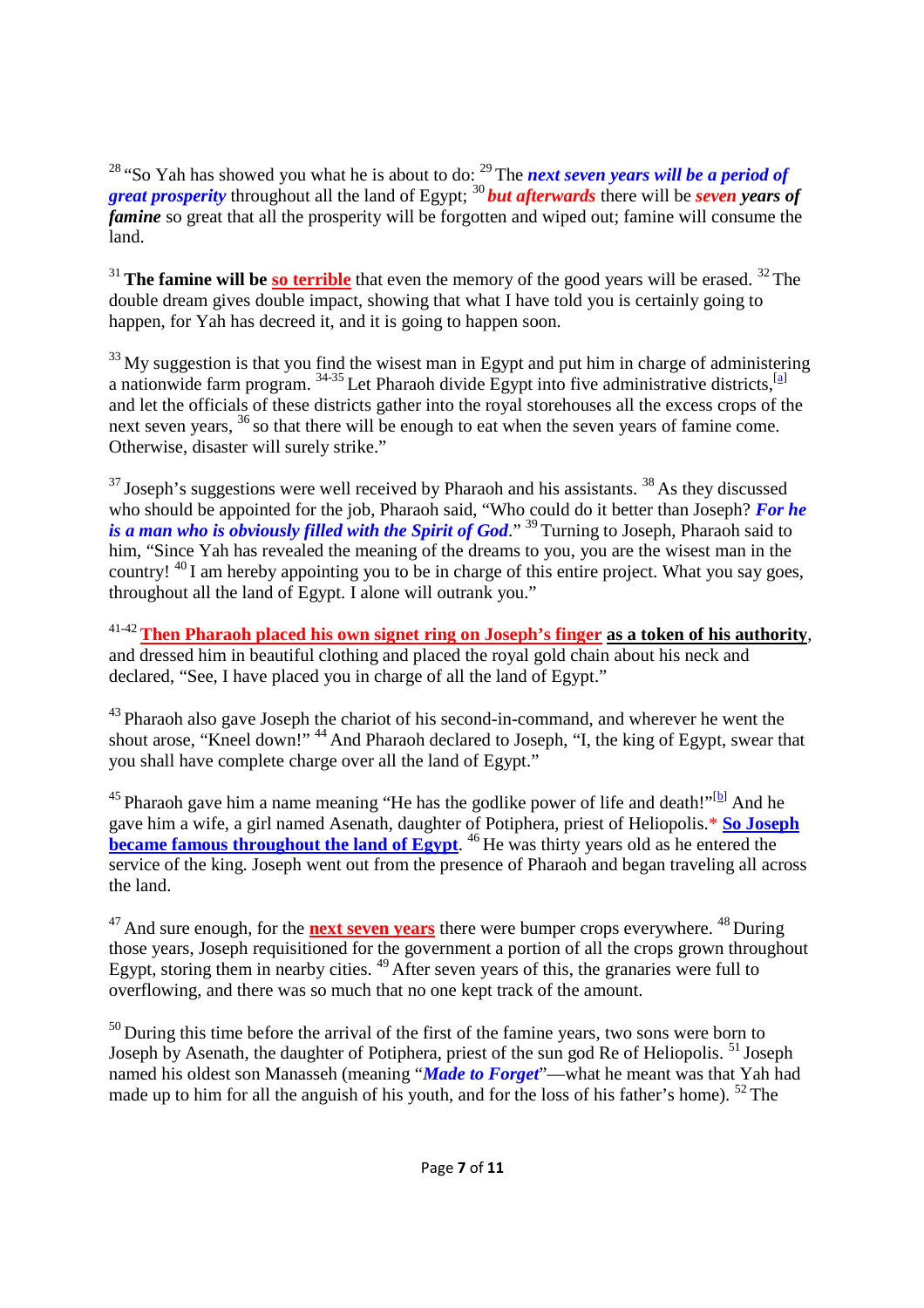second boy was named Ephraim (meaning "Fruitful"—"For Yah has made me fruitful in this land of my slavery," he said).

<sup>53</sup> **So at last the seven years of plenty came to an end**. <sup>54</sup> **Then the seven years of famine began**, just as Joseph had predicted. There were crop failures in all the surrounding countries, too, but in Egypt there was plenty of grain in the storehouses.<sup>55</sup> The people began to starve. They pleaded with Pharaoh for food, and he sent them to Joseph. "Do whatever he tells you to," he instructed them.

56-57 So now, **with severe famine** *[Shortages of goods]* **all over the world**, Joseph opened up the storehouses and sold grain to the Egyptians **and to those from other lands who came to Egypt to buy grain from Joseph**.

#### *Footnotes*

- 1. Genesis 41:34 *Let Pharaoh divide Egypt into five administrative districts,* or "Let Pharaoh appoint officials to collect a fifth of all the crops."
- 2. Genesis 41:45 *He has the godlike power of life and death,* or "God (or Pharaoh) says, 'He is living.'" *he gave him a wife, a . . . daughter of Potiphera, priest of Heliopolis.* Joseph married into a family of high nobility, for his father-in-law was a major priest and politician of that time.

It is very important to ALSO realize that at the beginning (*August 19th 2019*) of the last 7 years of man's long rule of planet Earth,

The first half or 3 ½ years, **is the time** when Yahweh **will hear the Israelite's prayers for forgiveness**, and this is when He says to each and every one of us that whatever sin/iniquities you have committed against Yahweh, **you most certainly can be pardoned** and forgiven!

I am warning you, that All Israelites **who are seeking to be forgiven** *have a limited time to do* what is required by Yah the King!

*This grace or amnesty period starts after our 400 year punishment* in America; America declared the slaves have been here 400 years; See H.R. 1242 passed by the Congress of the United States, and signed into law January 08, 2018 by President Donald Trump!

#### **Please also understand the following:**

Page **8** of **11**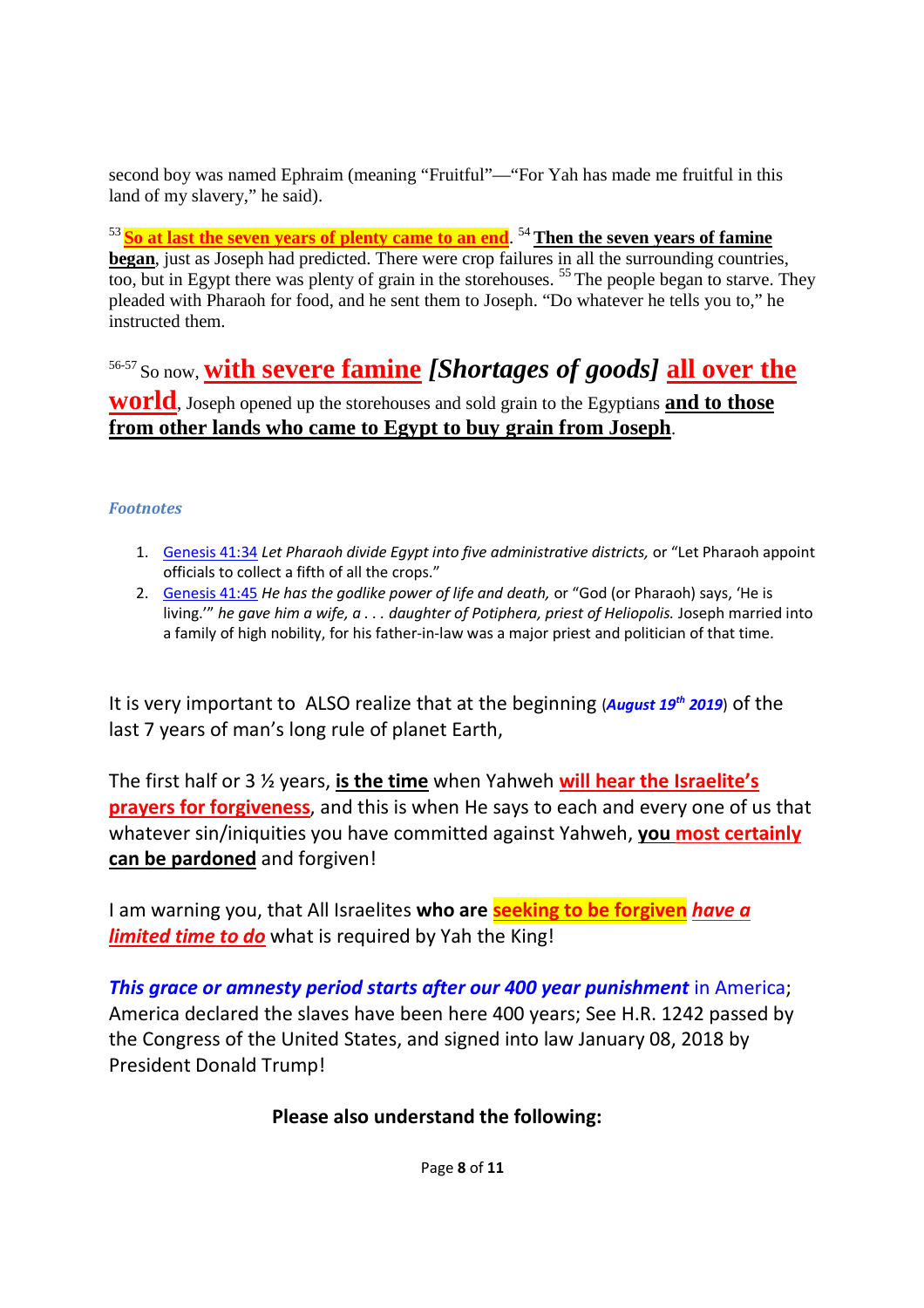So something major happens in Biblical prophecy just slightly before the middle of the last 7 years, mentioned in *Daniel 9:27*.

#### Daniel 9:27

And he shall confirm the covenant with many for one **week**: and in the **midst** of the **week** he shall cause the sacrifice and the oblation to cease, and for the overspreading of abominations he shall make it desolate, even until the consummation, and that determined shall be poured upon the desolate.

**Let me give you another Bible's translation:**

#### **ICB Bible Translation**

**That leader will make an agreement with many people for 7 years. He will put a stop to offerings and sacrifices after 3½ years. [***Which is in the middle of the week***] And the horrible thing that destroys will be placed on the highest point of the Temple. But YAH/God has ordered him to be destroyed!"**

A world leader will make a one week 7 year agreement with the State of Israel, and then don't keep the agreement, and cause all sacred things and people that are in Jerusalem to stop all worship. ONE of the most important things to remember is that **THE SECOND half** of the last 7 years, of those of the Israelite Nation who survive will be in Gilead, away from the terrors of captivity. This is promised by Yah of Hosts for those of His people who stop sinning!

I believe that every Israelite who fulfills the change of life requirements of the God of Abraham, Isaac, and Jacob's, will be a part of the historic Second Exodus that begins with the coming out of the North Country (U.S.A.) and they will soon be followed by Israelites scattered all over the World!

## **Jeremiah 16:13-15 King James Version**

<sup>13</sup> Therefore will I cast you out of this [your] land into a land that you know not, neither you nor your fathers; and there shall you serve other gods day and night; where I will not show you favour (While living in slavery).

<sup>14</sup> Therefore, behold, the days come, says Yah, **that it shall no more be said**, Yah lives, that brought up the children of Israel out of the land of Egypt;

<sup>15</sup> But, **Yah lives, that brought up the children of Israel from the land of the north**, and from all the lands [from] where he had driven them: and **I will bring them again into their land** that I gave unto their fathers.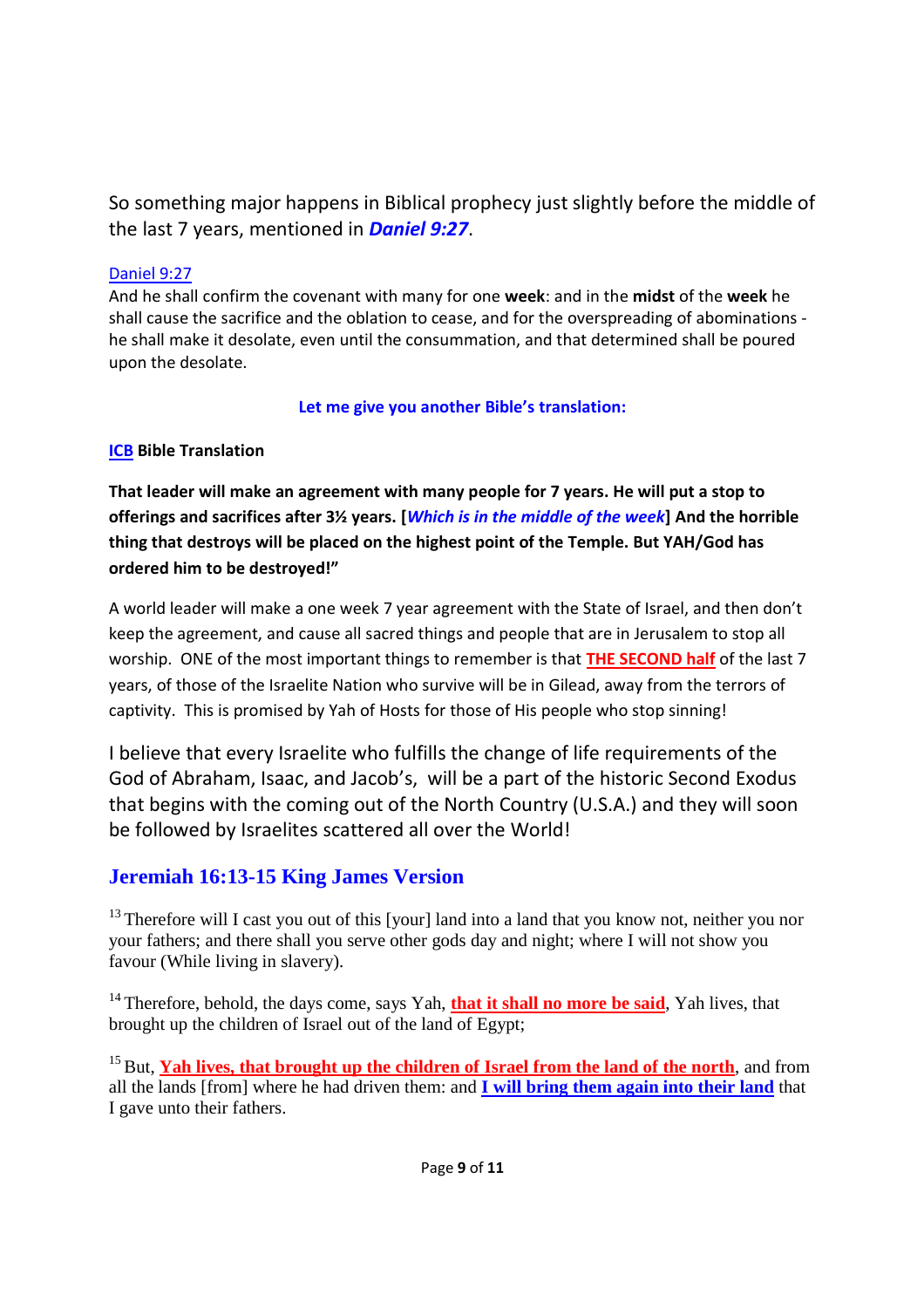# *So it is very important change and come back to Yah, and do the following:*

# Isaiah 55:6

So you should look for [<sup>L</sup> **Seek**] Yah ·**before it is too late** [**while** he may be **found**]; you should call to him **while** he is near.

# 2 Chronicles 7:14

If my people, which are called by my name, shall **humble** themselves, and pray, **and seek my face**, and **turn** *from* **their wicked ways**; *then will I hear from heaven*, and **will forgive their sin**, and will heal their land.

# 1 Chronicles 28:9

"And you, my son Solomon, acknowledge the God of your father, and serve him with wholehearted devotion and with a willing mind, for Yah searches every heart and understands every desire and every thought. **If you seek** him, **he will be found by you**; but if you forsake him, he will reject you forever.

# **It is the time for ALL of Yahweh's people to cry out; please don't wait and lose out.**

# Joel 2:17 King James Bible

Let the priests, the ministers of Yahweh, weep between the **porch** and the **altar**, and let them say, **Spare your people**, O Yah, and give not your heritage to reproach, that the heathen should rule over them: wherefore should they say among the people, Where is their God?

Let it not be said that the descendants of the Children of Israel didn't have a warning sounded to them in THYIS AGE and time!

# *Please do what is required of you by Yah of Hosts Almighty, so that you will be found worthy to live in Yah's presence!*